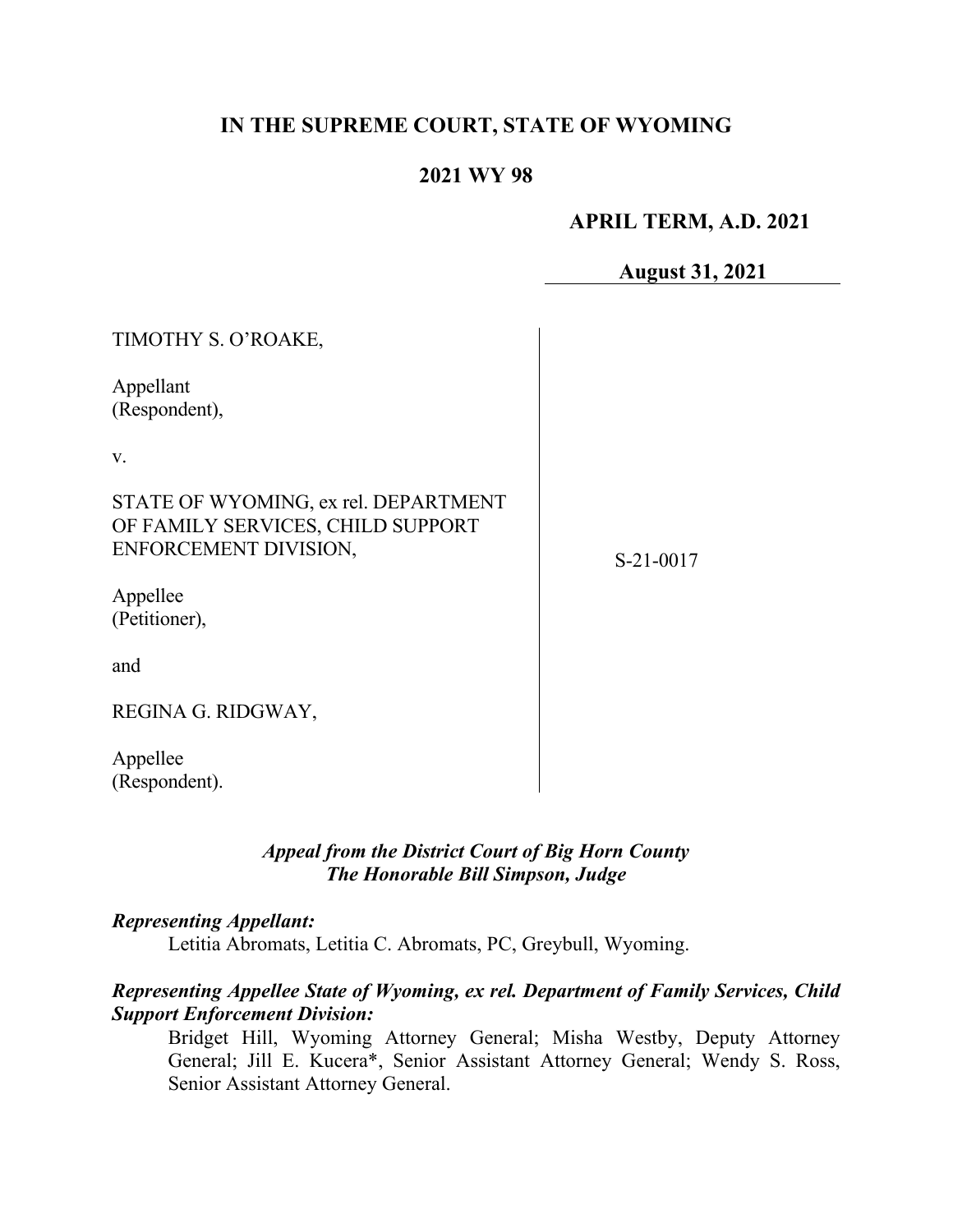## *Representing Appellee Regina G. Ridgway:*

Regina G. Ridgway, pro se. No appearance.

### Before FOX, C.J., and DAVIS<sup>†</sup>, KAUTZ, BOOMGAARDEN, and GRAY, JJ.

*\* Order Allowing Withdrawal of Counsel entered August 9, 2021. † Chief Justice at time of brief-only conference***.**

**NOTICE: This opinion is subject to formal revision before publication in Pacific Reporter Third. Readers are requested to notify the Clerk of the Supreme Court, Supreme Court Building, Cheyenne, Wyoming 82002, of any typographical or other formal errors so that correction may be made before final publication in the permanent volume.**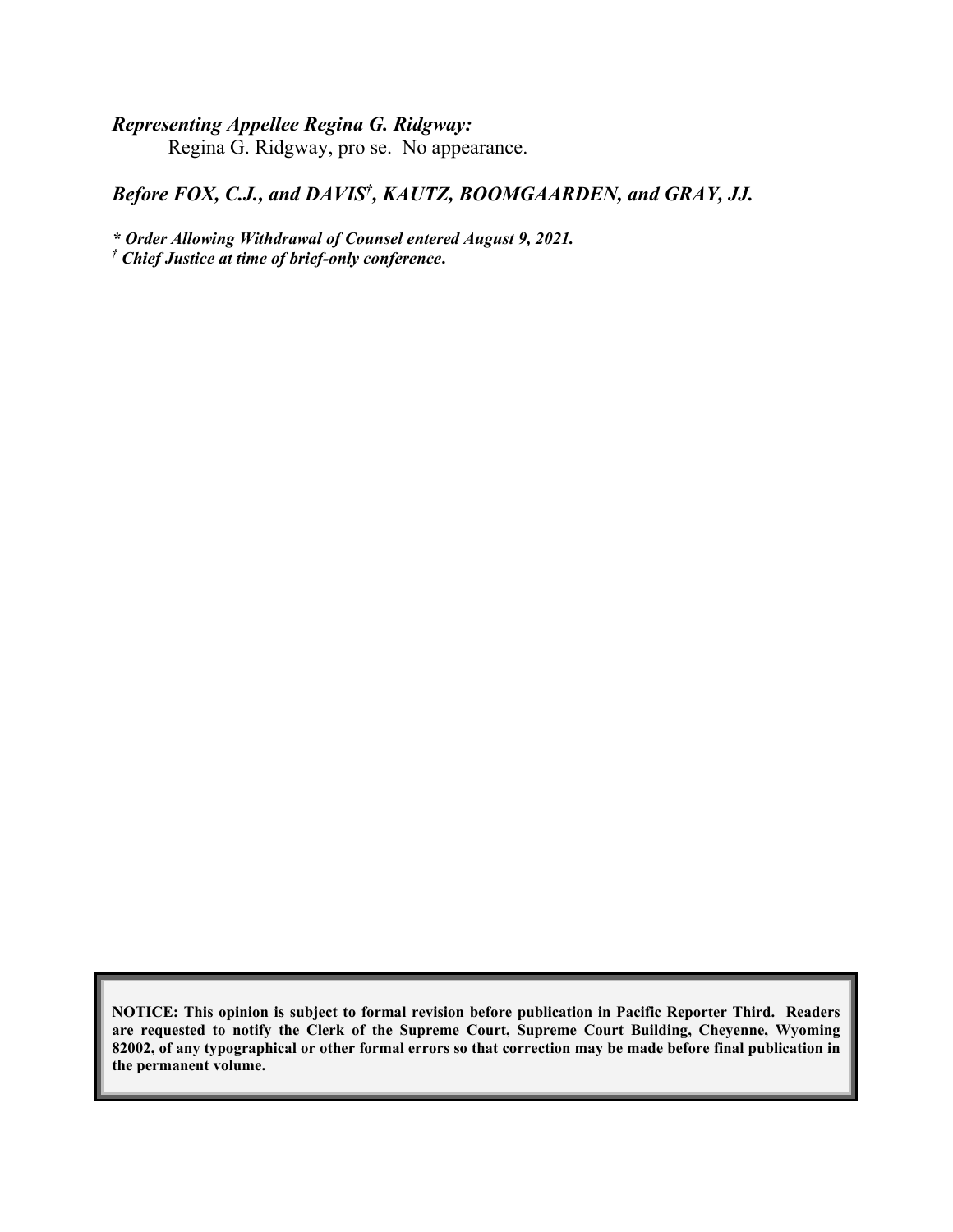#### **GRAY, Justice.**

[¶1] Timothy S. O'Roake (Father) challenges a child support order requiring him to pay post-majority support for his child, ZAO, while ZAO is attending college. He asserts the district court abused its discretion when it found ZAO's phenylketonuria (PKU) renders him disabled and incapable of self-support. Father also claims the district court violated Father's due process rights when it addressed post-majority support under Wyo. Stat. Ann. §  $14-2-204(a)(i)$  when no claim for post-majority support was pleaded. We reverse and remand.

#### *ISSUES*

[¶2] The dispositive issue is:

Did the district court abuse its discretion when it ordered post-majority support?[1](#page-2-0)

## *FACTS*

[¶3] Father and Regina G. Ridgway (Mother) are the parents of ZAO, who was born in December 2002. Mother is ZAO's primary custodian. Father's child support obligation was originally established in a 2004 Oregon court order. The Oregon support order was registered in Wyoming after both parents relocated here.<sup>[2](#page-2-1)</sup> In 2014, Wyoming's Department of Family Services, Child Support Enforcement Division (DFS) successfully petitioned to modify child support.

[¶4] At issue is DFS's second motion to modify support filed in May 2020. A court commissioner held an unreported hearing on the motion.<sup>[3](#page-2-2)</sup> The district court adopted the

<span id="page-2-0"></span><sup>&</sup>lt;sup>1</sup> Father also contends that the district court violated his right to due process by ordering post-majority support after ZAO graduated from high school when he had no notice of DFS's claim in that regard. Although Father's concern may be legitimate, we do not reach his alleged deficiencies in notice because we reverse and remand on other grounds. *See Int. of RR*, 2021 WY 85, ¶ 77, 492 P.3d 246, 266 (Wyo. 2021); *In Int. of ECH*, 2018 WY 83, ¶ 20, 423 P.3d 295, 302 (Wyo. 2018) (finding juvenile court violated appellant's statutory rights and therefore declining to address due process claim); *see also Wilson v. Bd. of Cnty. Comm'rs of Cnty. of Teton*, 2007 WY 42, ¶ 14, 153 P.3d 917, 922 (Wyo. 2007) (Court will not address constitutional issues if it is able to resolve the case on other grounds).

<span id="page-2-1"></span><sup>2</sup> Father now resides back in Oregon.

<span id="page-2-2"></span><sup>&</sup>lt;sup>3</sup> Based on the record before us, we cannot determine whether the district court's reliance on the court commissioner complied with statutory limitations. *See BAC v. BLM*, 2001 WY 83, 30 P.3d 573 (Wyo. 2001). Wyo. Stat. Ann.  $\S$  5-3-307(a)(v) requires a commissioner to "take evidence and make findings, and report the same to the district court." No such report appears in the record. *BAC* requires that the district court independently review the evidence and findings to reach an informed decision. *BAC*, ¶ 15, 30 P.3d at 578. *See also Harris v. Harris*, 948 P.2d 405, 407 (Wyo. 1997) ("[A] district court must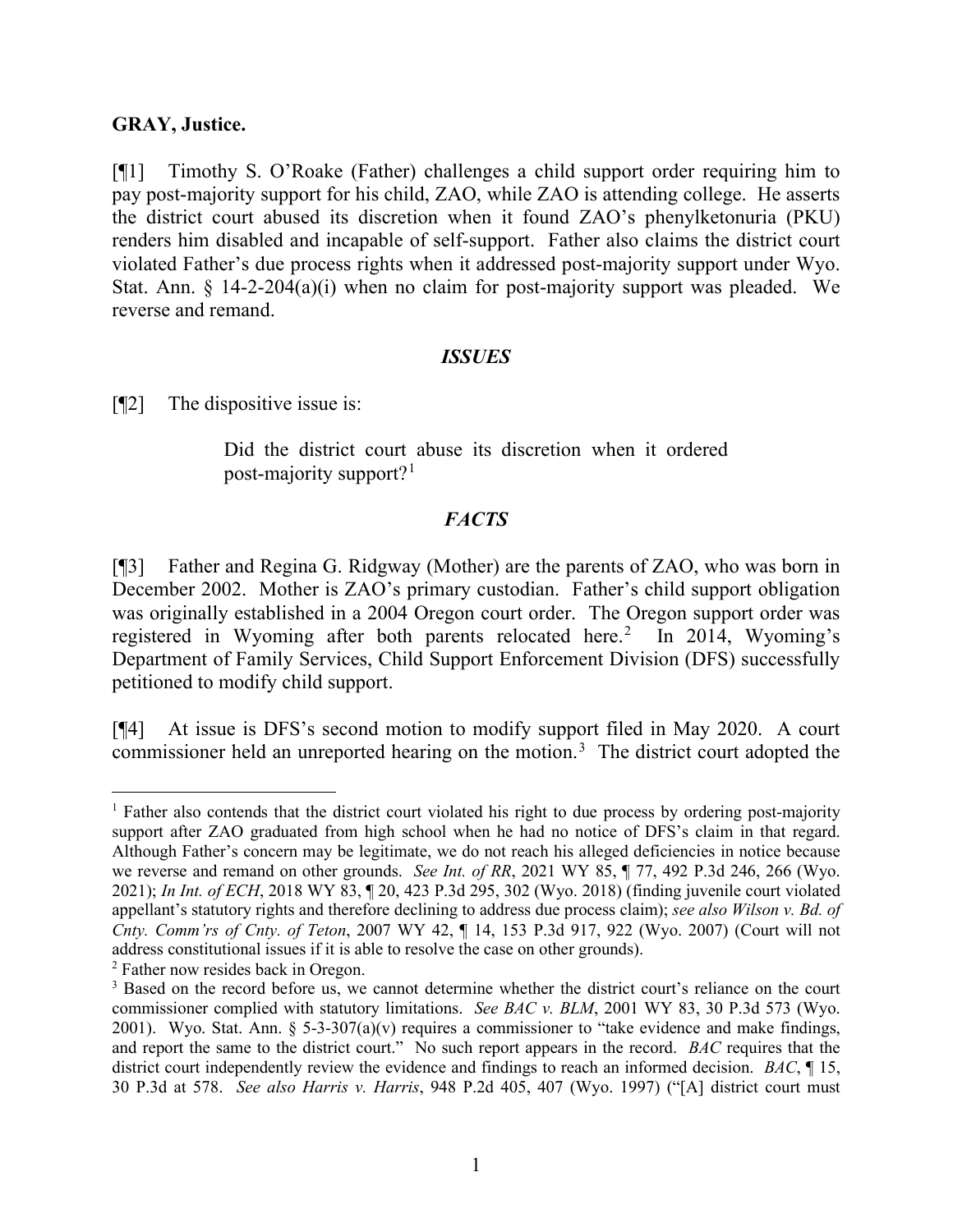court commissioner's recommended order. In its decision letter, the district court found that child support should be modified. The court calculated Father's presumptive child support to be \$785 per month. The court found that ZAO suffers from PKU, a metabolic disorder that requires a special diet, Mother spends \$750 per month for food and milk necessary to treat ZAO's PKU, and an upward deviation to child support of \$375 per month (half the cost of ZAO's PKU diet) appropriate. The district court ordered Father to pay monthly child support of \$1,160 and to continue paying support of \$375 per month after high school "as long as the child is enrolled full-time in college."

[¶5] Father appealed, submitting a Statement of Record Pursuant to W.R.A.P. 3.03. The district court settled the record, adopting Father's statement "to the extent it is not inconsistent with the facts set forth in the decision letter and the final order."[4](#page-3-0)

# *I. Did the district court abuse its discretion when it ordered post-majority support?*

# **A. Standard of Review**

[¶6] Child support determinations "are left to the district court's sound discretion." *Kimzey v. Kimzey*, 2020 WY 52, ¶ 13, 461 P.3d 1229, 1235 (Wyo. 2020) (quoting *Bagley v. Bagley*, 2013 WY 126, ¶ 6, 311 P.3d 141, 143 (Wyo. 2013)). "Therefore, we review the district court's order on child support for an abuse of discretion." *Kimzey*, ¶ 13, 461 P.3d at 1235; *Stevens v. Stevens*, 2014 WY 23, ¶ 8, 318 P.3d 802, 805–06 (Wyo. 2014). "A court does not abuse its discretion unless it acts in a manner which exceeds the bounds of reason under the circumstances." *Kimzey*, ¶ 13, 461 P.3d at 1235 (quoting *Stevens*, **[8, 318 P.3d at 806).** 

# **B. Analysis**

[¶7] A parent's legal obligation for the support of his child "continues past the age of majority in cases where the [child is]: (i) Mentally or physically disabled and thereby incapable of self-support . . . ." Wyo. Stat. Ann.  $\S$  14-2-204(a)(i) (LexisNexis 2021).

independently review the evidence de novo and issue an order based upon that independent review."); *see also May v. May*, 945 P.2d 1189, 1192 (Wyo. 1997) ("[T]he record should clearly indicate that the district court has independently reviewed the evidence and findings and reached its decision accordingly." (quoting *Foster v. Foster*, 768 P.2d 1038, 1042 (Wyo. 1989))). Here, compliance with the directive in *BAC* and *May* would seem to be impossible given that no transcript or other record of proceedings was available to review. As the parties did not raise this issue, we do not address it.

<span id="page-3-0"></span><sup>4</sup> We are at a loss to see how the district court could, as a practical matter, settle the record of a case in which it did not conduct the evidentiary hearing and where no transcript or electronic recording of the court commissioner's hearing was available. *See supra* note 3.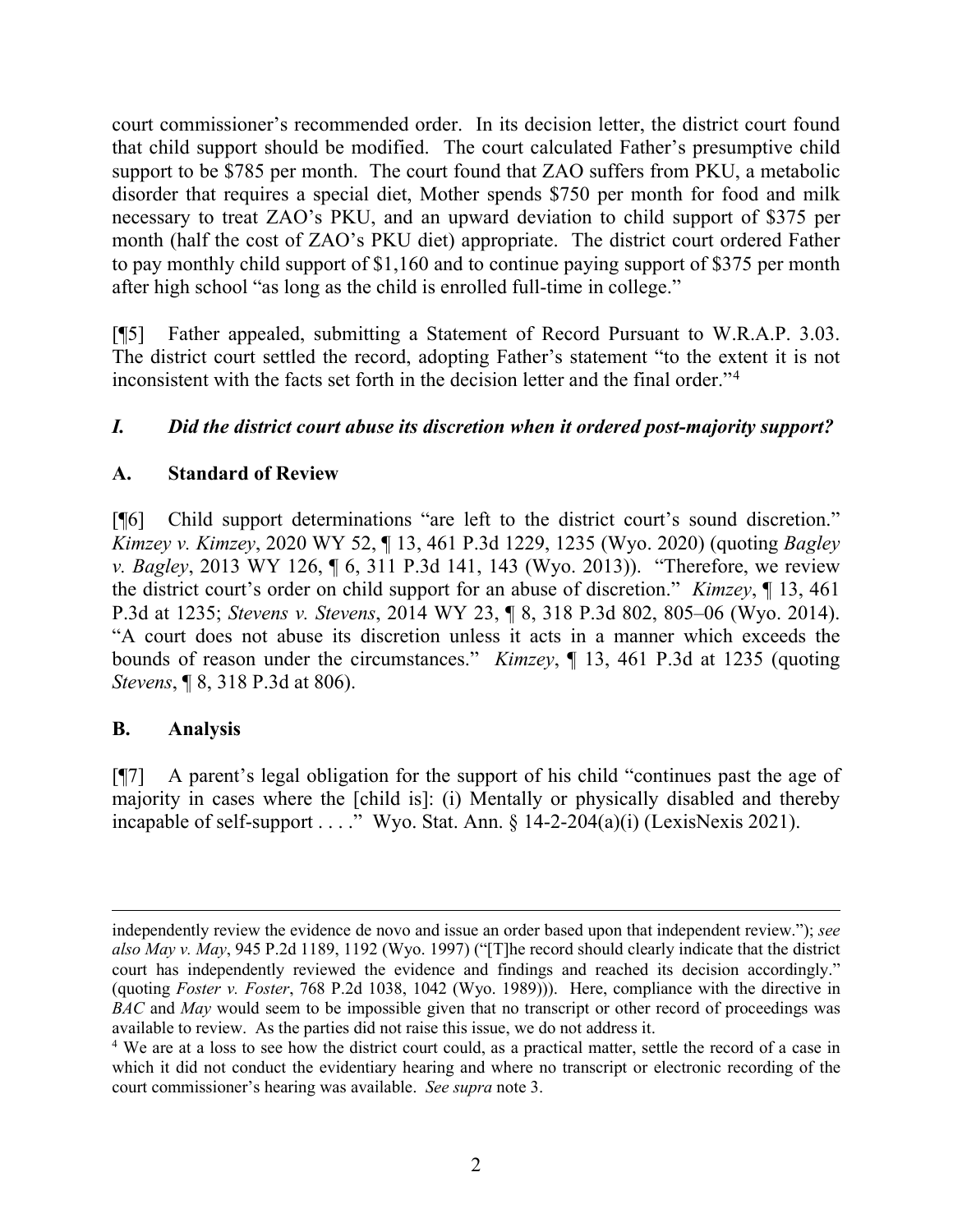[¶8] In its decision letter, the district court made the following relevant findings: "[T]he minor child suffers from a mental or physical disorder, phenylketonuria disorder, and is unable to support himself due to that disorder. It would be unjust and inappropriate for [Mother] to continue to pay all the related expenses without contribution from [Father]." The district court ordered Father to continue to pay half of the dietary costs (\$375 per month) after high school "so long as the child is enrolled full-time in college."

[¶9] Father argues that the district court abused its discretion in ordering post-majority support because there was no evidence at the hearing indicating that ZAO was mentally or physically disabled or that he was incapable of self-support. *See Pauling v. Pauling*, 837 P.2d 1073, 1080 (Wyo. 1992) (concluding the district court could not order postmajority support where "no evidence was introduced concerning the daughter's physical or mental inability to become emancipated").<sup>[5](#page-4-0)</sup>

[¶10] The record before the Court does not establish that the district court's findings were unsupported by the evidence at the hearing of this matter. Nonetheless, we conclude the district court abused its discretion. Our concern stems from the inconsistencies evident in the court's findings and conclusions.

[¶11] The district court found ZAO incapable of self-support because of his PKU but ordered Father to pay for ZAO's dietary needs **only if ZAO is enrolled full-time in college**. Either ZAO is capable of self-support, or he is not. In conditioning postmajority support on college attendance, the district court's order contradicts its finding that ZAO is incapable of self-support. This Court cannot reconcile the inconsistency.

[¶12] Courts will reverse and remand orders to correct internal inconsistencies. *See, e.g.*, *In re Soran*, 2014 WY 28, ¶ 20, 319 P.3d 109, 115–16 (Wyo. 2014) (stating that

- ZAO has PKU, which requires a special diet.
- ZAO's diet is not covered by insurance.
- ZAO's diet costs \$700 to \$800 per month.
- ZAO applied to Sheridan College and hopes to get a business degree.
- ZAO plays football and is involved in Future Farmers of America.
- On cross-examination, Father testified he did not know the following:
	- o What is in ZAO's 50[4] plan.
	- o ZAO gets extra time to take tests.
	- o ZAO was fired from his restaurant job because of an inability to concentrate when PKU is high.
	- o If ZAO attends Sheridan College, he will get free tutoring.
	- o ZAO sits the bench on the football team.
	- o ZAO "had Ds and Fs and was barely passing" during the last three years of high school.

The district court adopted Father's W.R.A.P. statement "to the extent it is not inconsistent with the facts set forth in the decision letter and the final order."

<span id="page-4-0"></span><sup>5</sup> Father's W.R.A.P. 3.03 statement, contains the following facts regarding ZAO's PKU: